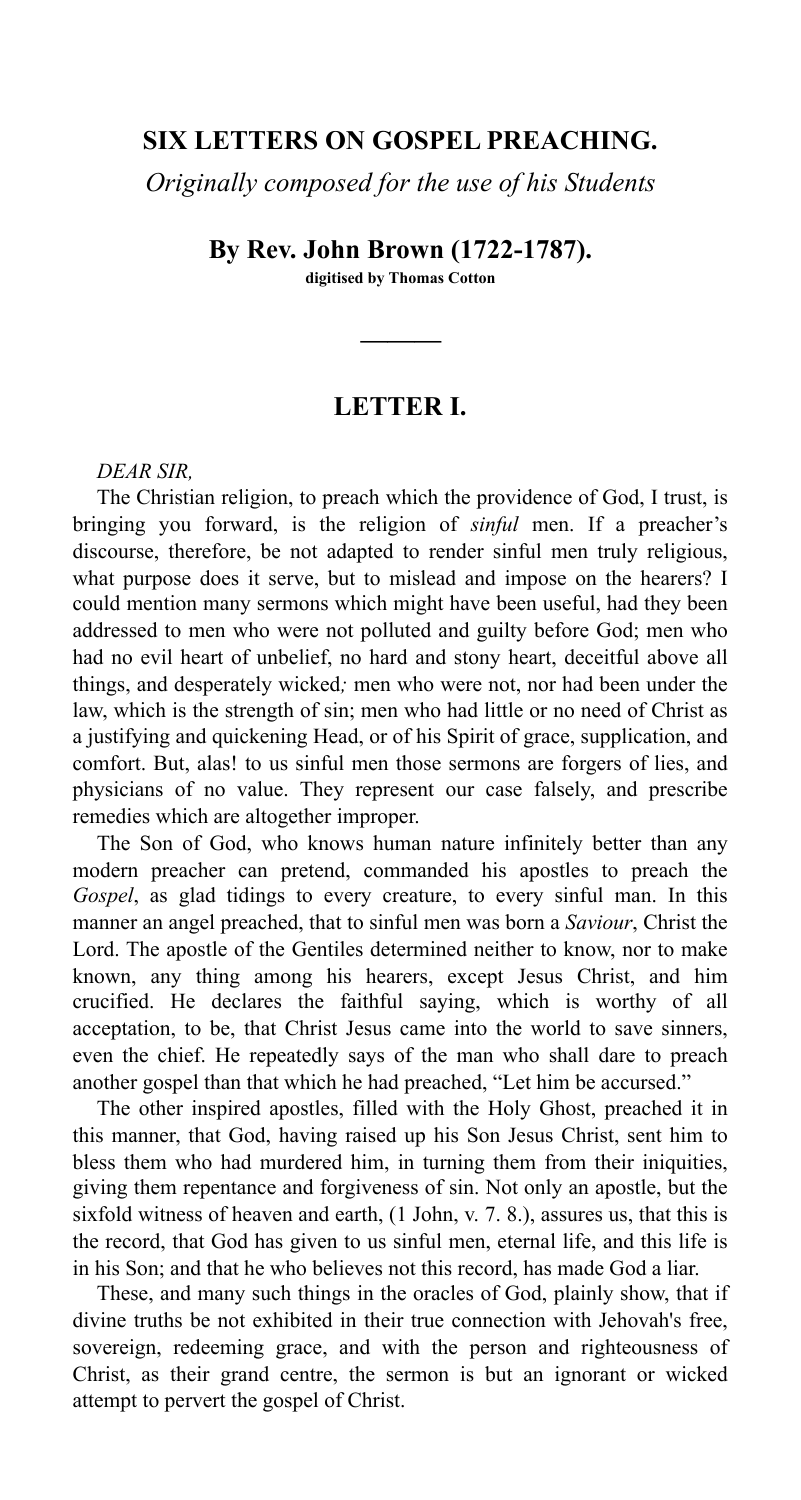<span id="page-1-4"></span><span id="page-1-3"></span>Nothing is more common, easy, or agreeable to corrupt nature, than to preach a multitude of the precious truths of Christ, in a broken and disjointed manner, without ever preaching the gospel of Christ. If a preacher talks at length<sup>[1](#page-1-0)</sup> on the perfections of God, but does not represent him as in Christ, well pleased for his righteousness sake, as reconciling the world to himself, in giving to men his Son as their all-sufficient Saviour, and himself in him as their God, merciful and gracious, abundant in goodness and truth, keeping mercy for thousands, forgiving iniquity, transgression, and sin, there is no gospel, no glad tidings to a guilty sinner. Asa guilty man, I can only consider his splendid speech<sup>[2](#page-1-1)</sup> on uncreated and unbounded excellencies, as a tormenting celebration of what I cannot enjoy, nay, as a celebration of the power and peerless majesty of him who is angry with me every day; and so it cannot fail to work enmity against him in my carnal heart. How cruel in a preacher, to attempt to entertain me, a poor guilty sinner, with a representation of the glories of heaven, if it be not held forth as the better country, to which Jesus, the Saviour from sin, is the sole, the new, the living, the open way; as a possession purchased by his blood, and given in his gracious promise to sinful men, and as happiness which consisteth in the everlasting beholding of his glory, and enjoyment of God in him as my all and in all. To discourse to me, who richly deserve the wrath of God, and, as a sinner, am already under his curse, of the tremendous nature, the justice and the perpetual duration of hell fire, without reminding me how Jesus Christ, God in my nature, as the Redeemer of sinful men, was made sin, made a curse for us, bore our griefs, and carried our sorrows, that he might redeem us from the curse of the law, save us from the wrath to come, and obtain eternal redemption for us,—is but to torment me before the time.

That preacher acts only the part of a heathen moralist, who acquaints me with the multitude, the pollution, the absurdity of my vices and indwelling lusts; or with the charms, the profits, the pleasures, the honours, the duty of virtue, or my obligation to it, and who calls me off from the one to the other, without setting before me Jesus Christ, as sent by God to save men from sin, and to sanctify them with his own blood,—Jesus Christ, as having finished transgression, made an end of sin, and brought in everlasting righteousness, through which, imputed to us, we become dead to, and delivered from the broken covenant of works, which is the strength of sin, and have our inward enmity against God slain by his bleeding love and Almighty Spirit; that, being married to Christ, and created anew in him, and having him dwelling in our hearts by faith, we, in his strength, may bring forth fruit unto God, and walk in newness of life; and that, having the promises, securing our everlasting relation to, and enjoyment of God, we may cleanse ourselves from all filthiness of the flesh and spirit, perfecting holiness in the fear of God.

<span id="page-1-5"></span>That preacher acts but the part of a blaspheming Quaker, who speaks<sup>[3](#page-1-2)</sup> concerning the new birth, in its nature, necessity, and excellence; or concerning the indwelling of the Holy Ghost in men's hearts; or concerning the mortification of sin, repentance towards God, or fellowship with him;

<span id="page-1-0"></span>[<sup>1</sup>](#page-1-3) *orig.* descant

<span id="page-1-1"></span><sup>&</sup>lt;sup>[2](#page-1-4)</sup> orig. harangue

<span id="page-1-2"></span><sup>&</sup>lt;sup>[3](#page-1-5)</sup> orig. harangues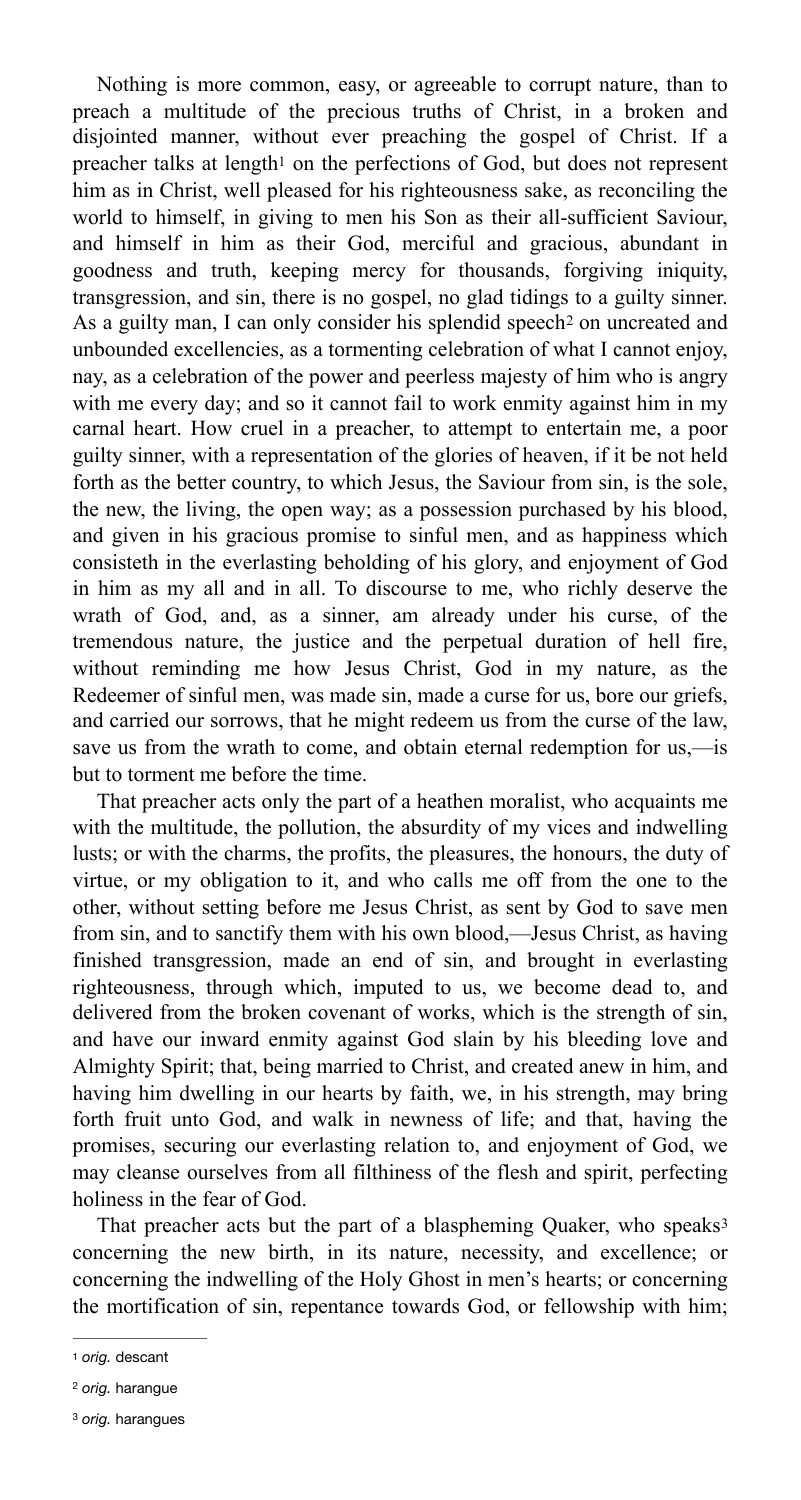<span id="page-2-2"></span>without representing the[m](#page-2-0) $4$  as purchased by the Surety-righteousness of Christ, as the absolutely free and promised gift of God to us, and as the necessary fruits of our union to Jesus Christ, the Lord our righteousness and strength. Without this quickening prophecy over the graves, how can my dead bones live? Without this hearing of faith, how can I receive the Spirit of God? Without an application of God's redeeming love, how can I, who am by nature enmity against him, forsake or crucify my lusts, or turn to him as my Master and joy? How can I walk with him, unless we be agreed through the blood of his Son, and have him for my way?

The man preaches but like a Jesuit, who addresses me on the sufferings and merits of Jesus Christ, and on my duty to believe in him, without instructing me how this Jesus, God in my nature, was divinely made under the law, made sin for us, had our sins charged and punished on him, died for the ungodly, suffered the just for the unjust, that he might bring us sinners unto God, and make us the righteousness of God in him, or without exhibiting the record of God, that, in his crucified and now exalted Son, there is eternal life for the very chief of sinners among men; and that, as my all-sufficient and my only Saviour, my gracious Husband, my everlasting righteousness, my unfailing strength, and satisfying portion, he is in the gospel, promise, and oath of GOD, given to me as a *sinner*, stout-hearted, and far from righteousness. Such a preacher only tells me, that Christ merited life for me, if I, who cannot cease from sin, do, by my own sincere intentions or good works, recommend myself to his favour; or that Christ merited, that I might merit for myself. The faith which he inculcates is but an airy fancy, having no foundation: a wandering into the wilderness, in which there is no way: nay, it is a presumptuous robbing of God, in attempting to take possession of the blessings of his covenant, without regarding his *giving promise* and *offer* as my warrant.

I am affectionately your's.

### <span id="page-2-3"></span>**LETTER II.**

**———** 

#### *DEAR SIR,*

As the manner of preaching, described in the former letter, is totally empty of the gospel, or glad tidings of salvation, so the preacher but perverts and blasphemes the gospel, that doctrine according to godliness, who warmly speaks<sup>[5](#page-2-1)</sup> on the imputed righteousness of Christ, and his Father's free gift of him for men as their surety and ransom, and to them as their Husband and portion; but who neglects to exhibit him as a Saviour from the power and pollution of sin, manifested to destroy the works of the devil in my heart and life, and to fill their place with implanted habits and exercises of holiness; as the Redeemer from all iniquity, who comes to turn away ungodliness from Jacob, and who has purchased for himself a peculiar people, zealous of good works; or who conceals from me how his redeeming love constrains to hate every false way; how his justifying

<span id="page-2-1"></span><span id="page-2-0"></span><sup>&</sup>lt;sup>[4](#page-2-2)</sup> that is, the gifts mentioned above.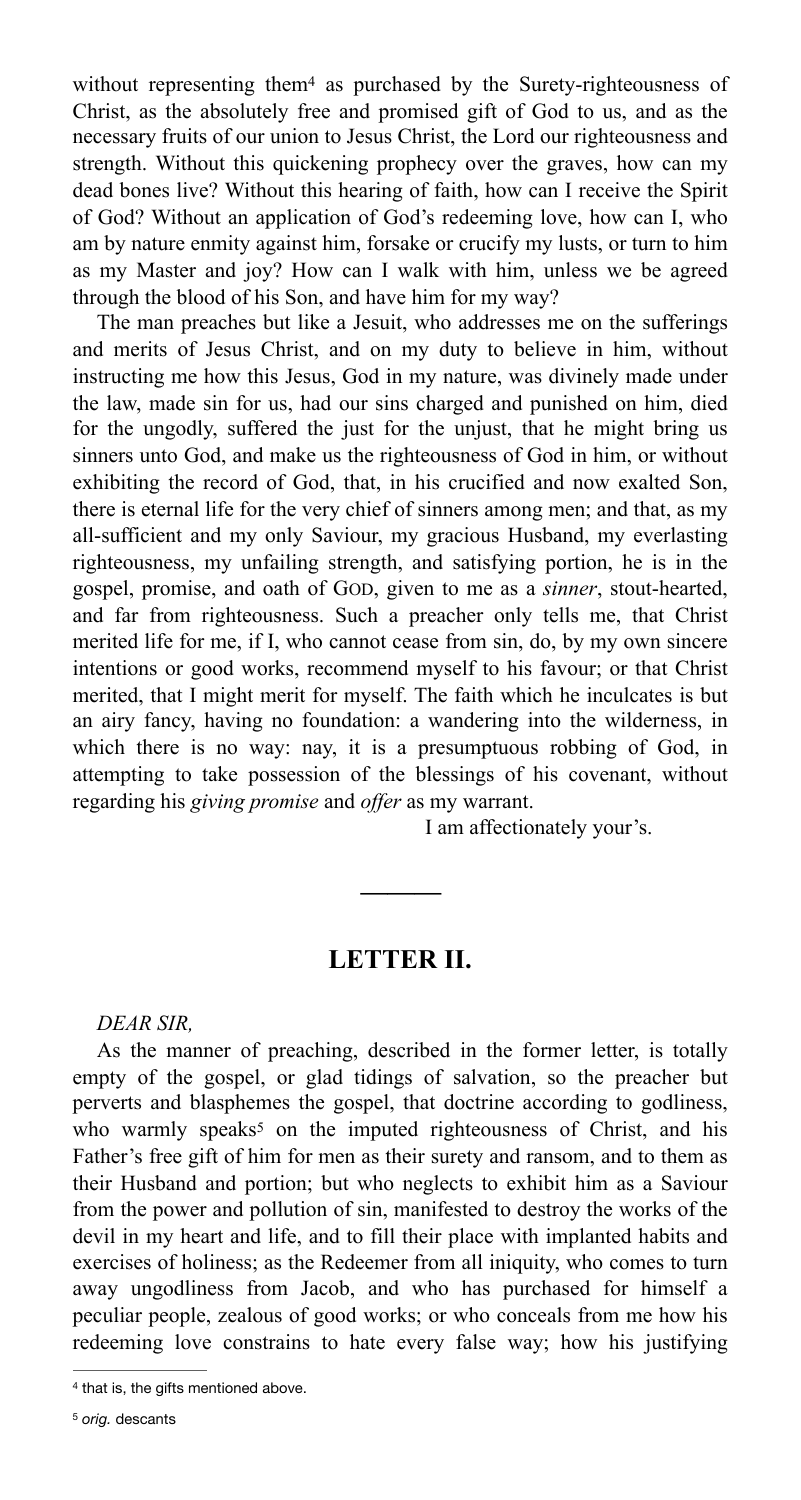sentence makes sure, and promotes, my spiritual life of conformity to God; how his dwelling in my heart by faith infallibly determines to, and powerfully produces, holiness in all manner of conversation.

It is not the gospel of Christ, or glad tidings of salvation to sinful men, as such, though the preacher should all his life discourse of the person, natures, and offices of Christ; or of his birth, life, obedience, suffering, death, resurrection, ascension, sitting at God's right-hand, intercession, and coming to judgment; or of his merits and purchase:—Unless that the preacher truly state the nature of his surety-undertaking for us, the substitution of himself in our room and stead, as the second Adam:— Unless he truly state his relation to the new covenant of grace, as Mediator, Surety, and Administrator of it; and his relation to sinful men, as their appointed Saviour, offered and given to them in the gracious declarations, promises, and invitations of God; his relation to his people, as their spiritual Head and Husband, as their only righteousness before God their Judge; as the source of their sanctification, by his blood sprinkled on their conscience, to free them from the law, or broken covenant of works, as the strength of sin, and purge their conscience from dead works, to serve the living God; and by himself and his Spirit dwelling in them, as a vital principle of holiness, enabling them to deny ungodliness and worldly lusts, and to live soberly, righteously, and godly, in this present world:—Unless he truly represent the perfect freedom of God's sovereign grace in the offers of the gospel, and show that therein Christ, as a Saviour, Husband, and portion, and eternal life of holiness and happiness, as completely purchased by, and lodged in him, are freely, without any regard to their good resolutions, sincerity, repentance, or good works, as the cause, presented, offered, and urged on men as *sinners,* even the chief:—Unless he truly represent the state of sinner's justification before God, only through the imputed righteousness of Christ offered in the gospel, and received by faith, uniting their persons to him as their Surety and Husband, who has completely paid their debt to the law, as a broken covenant of works; and show, that no works of theirs, no, not those which some call evangelical, have any influence, as any part or ingredient of the condition and ground of it:—Or if he does not represent faith in its true nature, as a persuasion of the infallible truth of God's record, that there is eternal life in his Son for us lost sinners; as a receiving and resting upon Christ alone for salvation, as he is freely offered to us in the gospel:—If he does not urge our receiving of Christ as the means of renewing our heart; and our living on him by the daily exercise of faith, according to our new-covenant state, as the means of producing goods works, and serving God in holiness and righteousness before him all the days of our life:—If he state not union and communion with Christ, and gracious communications from his fulness, as the foundation of all our holy obedience; and inculcate holiness in heart and practice as a privilege as well as a duty, and as a duty only to be performed by our living on Christ as the Lord our righteousness, our quickening Head, and vital principle dwelling in our heart by faith. In fine, the least neglect to hold forth Christ as God's free gift, and our all in all, in any privilege or duty; or the least recommendation of sincerity, repentance, good purposes, or works, as the ground of our warrant and welcome to receive Jesus Christ as a Saviour; or as a cause or condition of our title to salvation, or a ground of our full possession of it, tends to pervert the glorious gospel.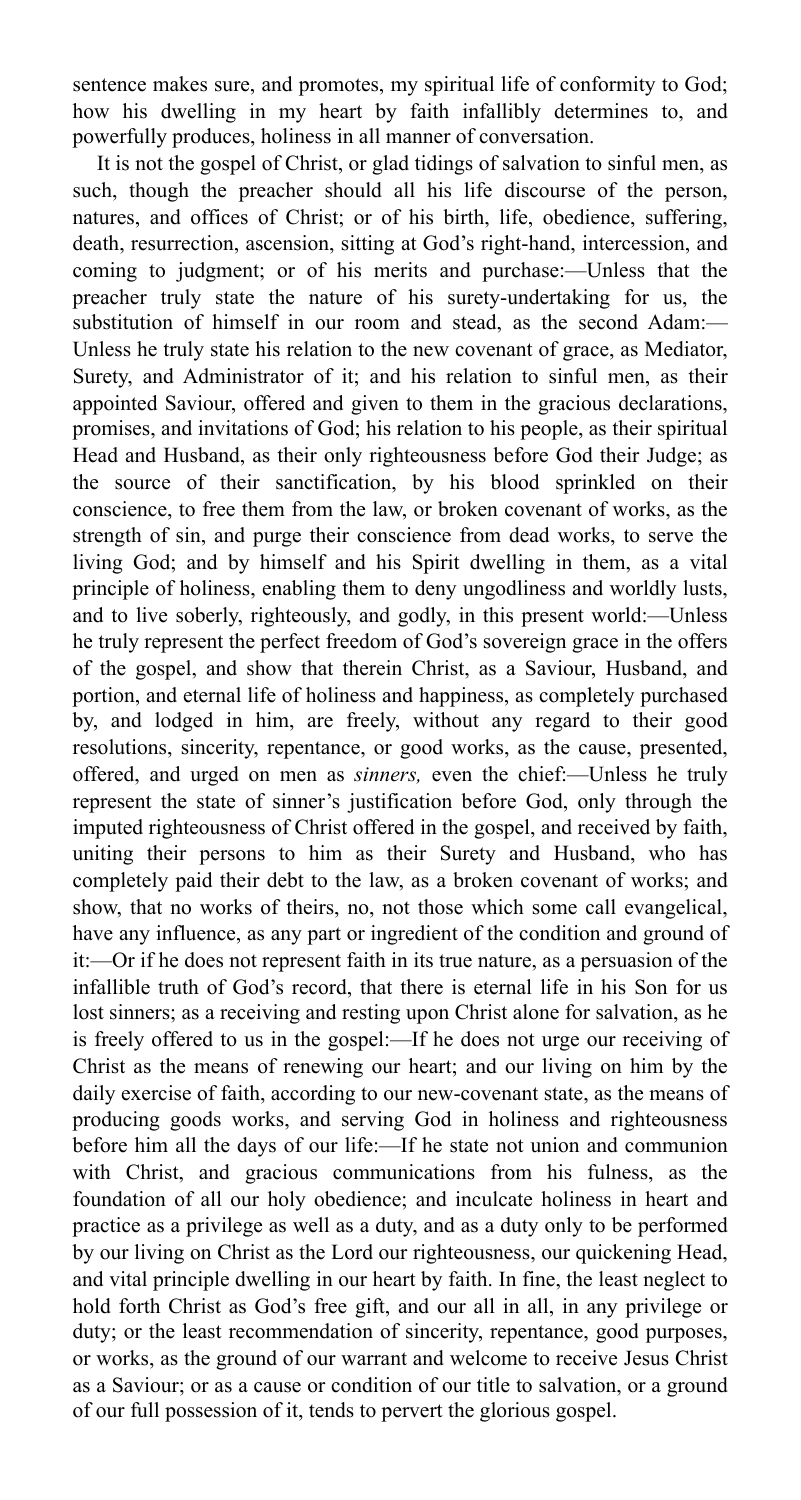I am affectionately your's.

## **LETTER III.**

**———**

*DEAR SIR,* 

FROM the hints in the two former letters, it will plainly appear, that the doctrines and promises of the gospel may be preached in a *legal* manner; and the precepts of the law in a truly *evangelical* manner. It will appear also, how necessary it is, that an evangelical preacher should have a a deep insight into the mystery of Christ, that he may clearly perceive how his person, God-man, is connected with, and influences all his offices, states, and works; and how it is connected with every part of the covenant of grace, and the privileges and duties of believers: how he, in his person, offices, and fulness, pervades, furnishes, and confirms all the promises, and suits all the conditions and necessities of sinful men. The preacher ought clearly to understand the difference and the connection between the covenant of works and the covenant of grace, and between the law and the gospel; the difference and the harmony between the law as a covenant, and the law as a rule of life; the difference between the gospel strictly taken, and the dispensation of it; and between the making of the covenant of grace, and the administration of it. He ought to have clear knowledge of the order, harmony, and difference of Christ's offices, general and particular; of the difference, harmony, and connection of our justification and sanctification.

Not only real, but also deep experience of these truths, is requisite to enable a preacher clearly to apprehend them. No man can rightly understand the power of indwelling corruptions, who has not savingly felt his own; nor how the law is the strength of sin, till that law be closely applied to his own conscience; nor why the gospel-offer of Christ as a Saviour must be absolutely free, and made to sinners as such, till he himself has had to struggle with sharp and strong convictions. No man can rightly apprehend how the assured belief of full and free salvation through Christ constrains to universal obedience, till God's redeeming love be shed abroad in his heart; nor how much a disposition that doubts and staggers at the promises of eternal life, or which leads a man to recommend himself to God's favour by his good works, tends to hinder the cheerful progress in grace and true virtue, till he himself has experienced the hurt of it.

To obtain such measures of knowledge and experience, it requires so great care and diligence, and is so contrary to the proud and corrupt inclination of the most of preachers, that they rather content themselves with a few pitiful scraps of heathen morality, or a few disjointed and illplaced fragments of divine truth. Nor when a man has acquired this knowledge, do his cares and labours cease. The misplacing of a single truth, like the misplacing of a single wheel in a clock, may derange the whole sermon, and render it unevangelical.

Though the gospel-preacher make the free grace of God, the imputed righteousness of Christ, and the free and full salvation of men from sin and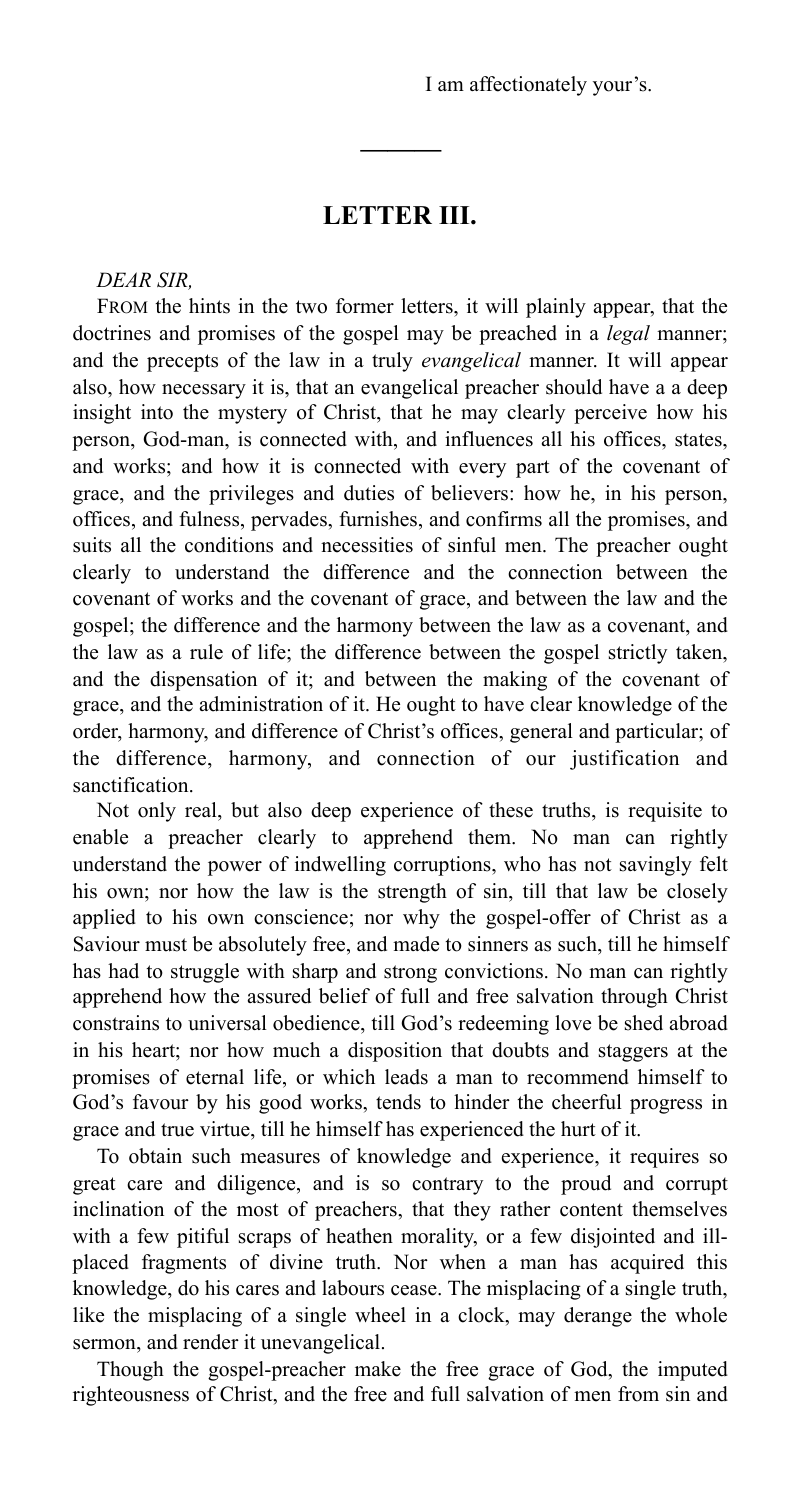misery through him, the principal scope and centre of all his discourses; as he has known and felt, that it is not by the works of the law, but by the hearing of faith, that the Spirit of God is received into mens hearts; yet he does not entertain his hearers with these alone, but endeavours conscientiously to declare the whole counsel of God in its proper connection. On the one hand, he exhibits and urges home the moral law as a covenant binding on unregenerate sinners, that they may be driven from under it to Jesus Christ, as the end of the law for righteousness, and as the all-sufficient, the only refuge and Saviour. On the other hand, he will explain and inculcate the law as a rule of perfect holiness, binding on believers, and directing them to walk in Christ, and to walk worthy of him unto all well-pleasing.

In preaching the law as a broken covenant, the aim of the evangelical preacher is, not to persuade sinners to endeavour to observe its precepts, that by their obedience they may be justified before God; but, to convince them, of their guilt, misery, and inability to save themselves, and to drive them from it, to Jesus Christ as the end of the law for righteousness to every one that believes, that the righteousness of the law may be fulfilled in them; and to persuade believers to beware of returning to their Egyptian bondage, or of looking back to the flaming Sodom, from which the Lord has mercifully delivered them; but safe under Jesus' shadow, his purple covering of perfect righteousness imputed and applied to them, to admire what he undertook and fulfilled for sinful men, and for them in particular, and influenced by this, to yield to the very utmost sincere and grateful obedience to his easy yoke, the law as the rule of their life. With these objects fully and ever in his view, the preacher ought to exhibit the original making, the contents, and the breach of the law as a covenant of works; and show how, in consequence of that breach, it fixes on every individual sinner. The holiness, equity, goodness, spirituality, and exceeding breadth of its precepts, should be earnestly and clearly displayed, that by the knowledge of their sins, as transgressors of it, every mouth may be stopped, and all the world may be convicted or found guilty before the Lord, and filled with shame and confusion of face. The dreadful nature, the justice, the certainty, the eternity, of the punishment annexed by the penalty of this law to the smallest transgression, should be plainly and feelingly represented: that pierced in their hearts, men may see that they have nothing to expect from this broken law, but fiery indignation to devour them, as adversaries of an infinitely holy and omnipotent God.

Under the deepest impression of his own sinfulness, he should explain to his hearers, the foul depravity of their hearts; how they are naturally dead in trespasses and sins, under the reigning power of indwelling lusts; how, while they are in the flesh, or corrupt state, they cannot please God, but their carnal heart will remain [at] enmity against God, and not subject to his law; how from this heart, deceitful above all things, and desperately wicked, proceed evil thoughts, murders, adulteries, fornications, thefts, false witness, blasphemies, which not only disqualify them for every thing spiritually good, but render them incapable to cease from sin, speaking and doing evil things to the utmost of their power. Affected with these terrors of the Lord, he ought clearly to represent, how the law as a broken covenant is the strength of sin, not merely as a sinner's outrageous heart is by the view and impression of its strict precepts and fearful curses, irritated and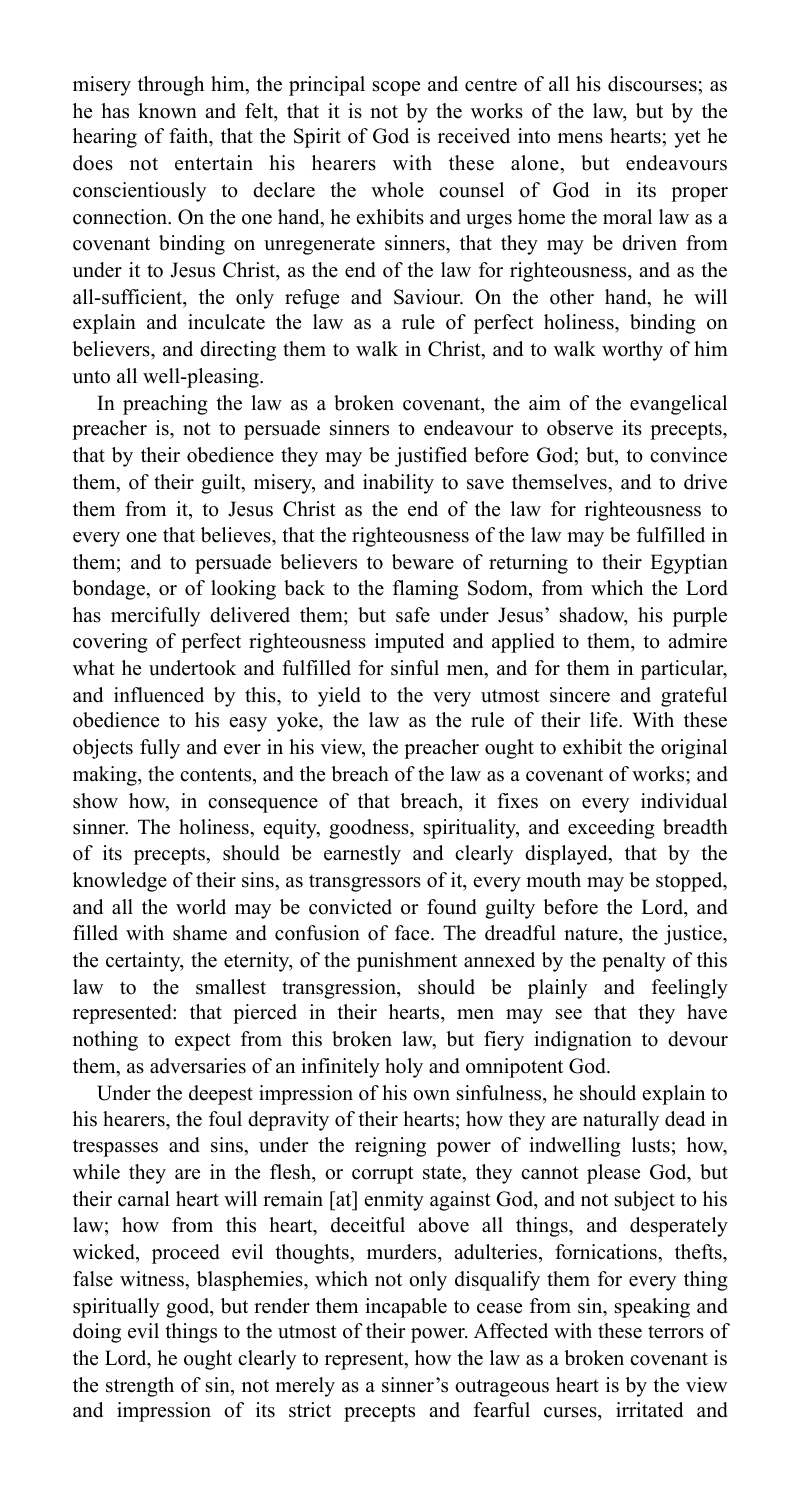provoked more exceedingly to hate God the Lawgiver, and to work wickedness with redoubled rage, despair, and greediness; but chiefly, as the curse or condemnatory sentence of the broken covenant, lays, by an almighty influence, its sinful subjects under the reigning power and force of sin, as a principal ingredient in that spiritual and eternal death threatened against every transgressor. He should show, from the sacred oracles, how this curse lying on men renders it impossible for them to escape from the dominion of sin, while they remain under the law, and are not yet brought under grace: how it is impossible for them to live to God, or bring forth the fruits of holiness, till they become dead to the law by the body of Christ; how absurd it is, in the highest degree, to attempt any reformation of heart or life before God, while a man continues in a state and way of subjection to that law, which is the strength of sin; nay, how even God's almighty grace does not change our nature, or confer on us any spiritual blessing, but in first translating us from under that broken covenant, by the application of Christ's law-magnifying righteousness to our person and conscience.

## **LETTER IV.**

**———** 

#### *DEAR SIR,*

IT is not enough that the evangelical preacher demonstrate the absolute impossibility of obtaining righteousness by the works of the law; he ought also to show how heinous a sin it is in them that hear the gospel, to seek it, in whole or in part, in that way; as thereby a man stumbles at Jesus Christ, the chief corner-stone; attempts to frustrate the grace of God; disparages the sole high-priesthood of the Saviour; does what in him lies to render his death in vain; and goes about to establish his own righteousness, which is filthy rags, in opposition to the Redeemer's infinitely valuable obedience and suffering, by which he magnified the law and made it honourable.

Moreover, lest sinners should think themselves delivered from the broken law, and married to Christ, when they are not, the preacher must, with the word of the Lord, follow them into, and expel them out of, all the lying refuges of profession, practice, or experience, in which they may think themselves safe, while in truth they have never been spiritually united to Christ's person, or obtained an actual interest in his righteousness. The flaming sword must be turned every way to pierce, vex, and rouse the sinner, and oblige him to flee to the *tree of life.*

Nor is all this aught but an introduction to the preaching of the gospel. By this when closely applied by the Spirit of God, as a spirit of bondage, sinners are alarmed, but not saved. In the glass of the law, they see their sinfulness, but are not in the least delivered from it, nor hate it as odious and dishonourable to God. They have a repentance, but it worketh death. They are grieved for their sins as ruinous to themselves, but not as offensive to God. They are grieved, not because they have trampled on God's law, holy, just, and good, but that God is so holy and just, that he will not, cannot, suffer their sins to go unpunished.

The preacher, therefore, must not dwell always, nor even very long at a time, upon such cutting alarming subjects, lest his hearers should thereby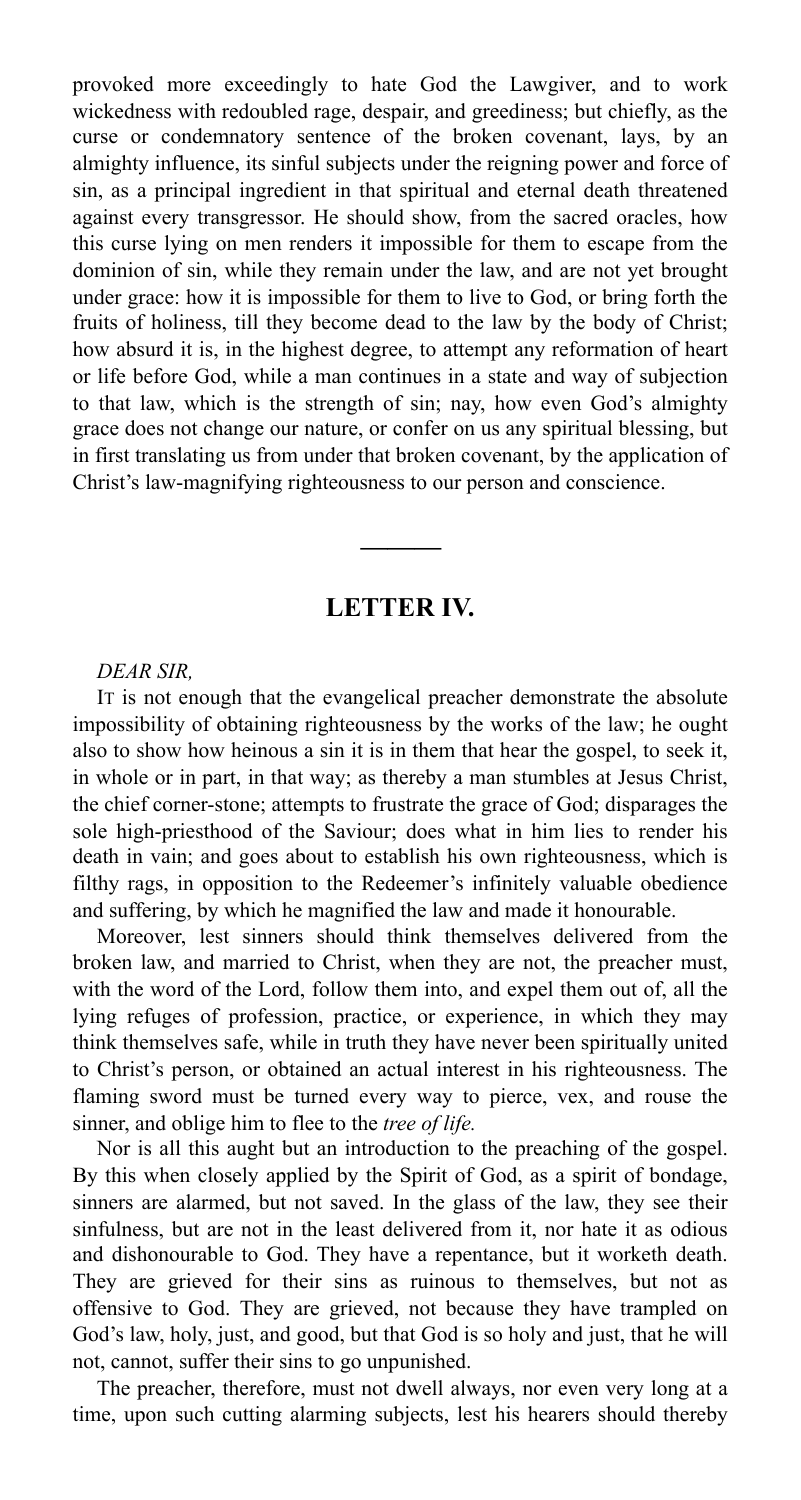be stupified, hardened, and rendered desperate. As the skilful surgeon never cuts any deeper nor longer than is necessary to the cure, and administers cordials, if needful, in the time of the operation, so ought the preacher. The gospel, strictly taken, must therefore be next held forth, in its suitableness, amiableness, and love, in order to encourage, captivate, melt, and draw the sinner's heart. The covenant of grace, in its source, its making, its condition, its promise, its administration, and the manner of attaining an actual interest in it, must be clearly and distinctly unfolded. The preacher must, by the direction and authority of God's word, explain, how in God there was and is help for self destroying men; how he thought upon us in our low estate; caused his only begotten Son to approach him as our Surety; so loved the world that he sent him into the world, that whoso believes in him might not perish, but have everlasting life; sent him to be a propitiation for our sins, spared him not, that with him he might freely give us all things; how, when the law could not justify and save us, being weak through the flesh, he sent him forth, that by his offering of himself, sin might be condemned, and the righteousness of the law fulfilled in us; how, when sacrifices and offerings were found altogether unavailing to take away sin, Jesus Christ, the equal, and only begotten Son of God, cheerfully, and with his whole heart, engaged to be our Surety, was made man, made under the law, made sin for us, had our sins charged to his account, and punished on him; how he suffered once for sin, the just for the unjust, that he might bring us to God, bare our sins and iniquities, our griefs and sorrows, that by his stripes we might be healed; how, having by the holiness of his manhood, the obedience of his life, and satisfactory sufferings, finished transgression, made full atonement for sin, completely obeyed and magnified the broken law, fulfilled the condition of the new covenant, ratified all its promises in his blood, and brought in an everlasting righteousness suited to every sinful man, in respect of its value and form, he was raised from the dead for our justification, and received from his Father all glory and power in heaven and earth, all fulness of gifts and graces for men, even the rebellious,—power over all flesh, that he might give eternal life to his elect, and that our faith and hope might be in God, and is by his Father exalted to be a Prince and a Saviour, to give repentance and remission of sins,—sent to seek and to save that which was lost, and to bless us in turning us from our iniquities, and turning away our ungodliness,—and so came, not to call the righteous, but sinners to repentance; and in the most engaging and earnest manner, freely presents and gives himself to us as an all-sufficient Saviour, made of God to us, who are sinners, ignorant, guilty, unholy, enslaved; made to us wisdom, righteousness, sanctification, and redemption,—to be by faith received by us in his person and fulness, as the infinitely precious free gift of God, bestowed without money and without price, that by spiritual union and fellowship with him we may be justified, adopted, sanctified, and become possessed of eternal life.

**———**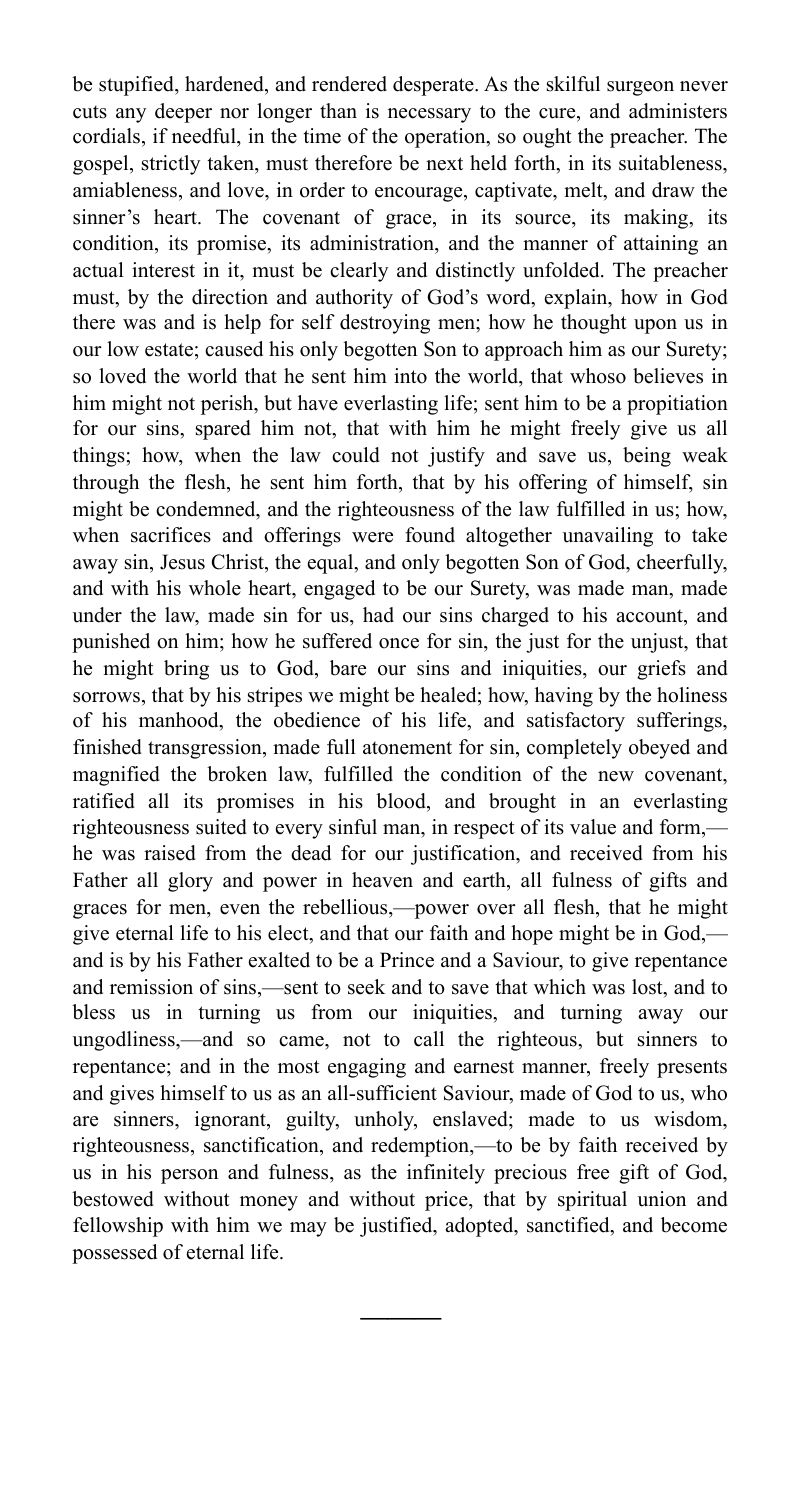## **LETTER V.**

#### *DEAR SIR,*

ON the topics mentioned in my last, which respect the making and administration of the covenant of grace, how delightfully ought the preacher to display the exceeding riches of the grace of God, and how the whole of our redemption tends to the praise of the glory of that grace; how fit the blessed Jesus is to rescue us from the broken law, from sin, death, and hell; how altogether lovely, precious, rich, liberal, and gracious he is; and what exceeding great and gracious promises are given to us, as the New Testament in his blood. More particularly, 1*st,* He ought plainly to set forth God's redoubled gift of his own Son, as a ransom, to obey and suffer for us ungodly sinners, and as a husband, effectual Saviour and portion, to espouse, deliver, and satisfy us sinful and miserable sons of men, as the foundation of every call and invitation to accept of him. Without this, his calls and invitations to receive Christ and his salvation, are little else but an instructing of men how to rob God of his Son and salvation, and how to take the mercies of the new covenant as stolen waters which are sweet. 2*nd,*  He ought clearly to state and explain the nature of faith as an assurance, a real persuasion of the truth and veracity of God's giving promises as directed to a man's self, and as a receiving and resting upon Christ alone for salvation, as he is freely offered to him in the gospel; and as the finishing means of our union with Christ, and of our actual interest in all that he has; and the instrument of our receiving all supplies of grace out of his fulness; that his hearers may not, like too many, be importuned with calls and charges to come to Christ, and yet never be distinctly taught what this coming or believing means. 3*rd*, He must take great care to describe the persons for whom Christ was given as a ransoming sacrifice, and to whom he is given as an effectual Saviour; and that precisely as the Holy Ghost does in the scriptures. Though indeed Christ laid down his life only in the room of his elect, yet, as the secret things of the divine purpose belong only to the Lord, the gospel-preacher, when offering relief to sinners, ought to represent the persons for whom Christ offered himself as a propitiation for sin, under the character of *men, many, unjust, ungodly*, *without strength, enemies to God, sinners*, *condemned* in law, *lost* in themselves, and so forth. In a similar conformity to scripture, he is to invite men to Christ, not as *elect*, or as *sensible* sinners duly convinced or good-hearted; but as *men, sons of Adam, simple, foolish, scorners, stout-hearted, far from righteousness, wicked, disobedient, gainsaying, heavy-laden* with guilt and trouble, *thirsting* for happiness in any thing, however vain or vile; selfconceited men, who *weary God with their iniquities, who have spoken and done evil things as they could,* nay, *as many as they find out of hell*. Nor will it be improper to show to them how every absolute promise in scripture supposes the persons to whom God directs it to be in a sinful and wretched condition. To whom does God bring near his righteousness, and offer his pardon, but to the unrighteous und guilty? To whom does he offer his Spirit, a new heart of flesh, but to such as are sensual, in the flesh, carnallyminded, stony and stout-hearted? To whom does he offer himself as their God, but to such as are by nature without God, and without hope in the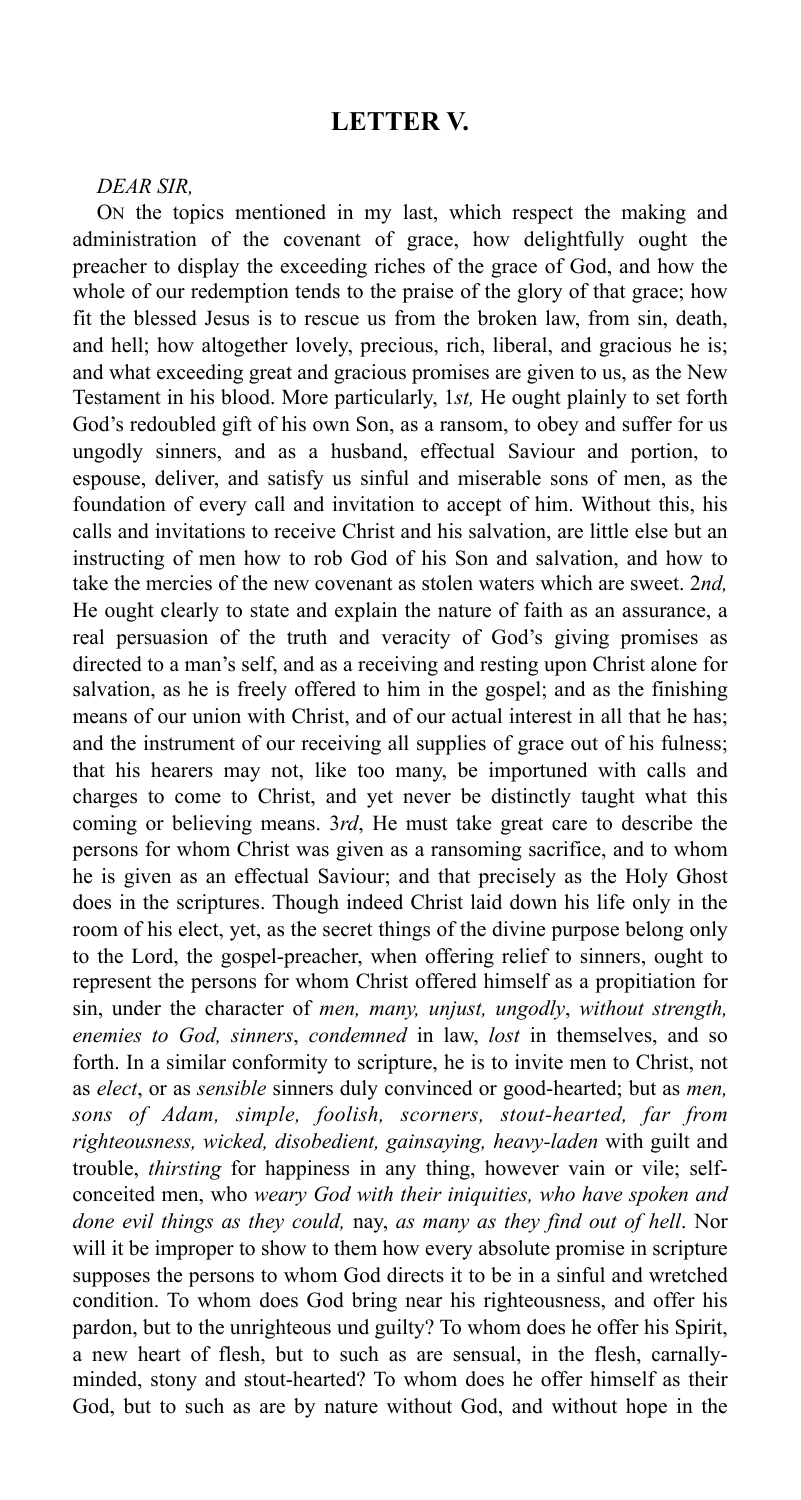world? To whom does he offer his great and everlasting salvation, but to them that are lost, and by law condemned for their sins to everlasting destruction? To offer Christ and his fulness, or to invite men to receive him, provided they be sincere sensible sinners, duly convinced and humbled, and who hunger and thirst after righteousness, is to contradict all the gracious offers of God in scripture, to embarrass the consciences of men, as they who are the most sensible and sincere are the most sensible of their own stupidity and dissimulation. Nothing spiritually good can proceed from a heart under that law which is the strength of sin, or from a heart which is deceitful above all things, and desperately wicked, a carnal mind enmity against God. If any such good thing could be found in a Christless person, it would necessarily exclude him from all right to salvation through Jesus, who was sent to seek and save that which was *lost*, and is not come to call the *righteous* but *sinners* to repentance. The persons who *labour*, and are *heavy-laden,* whom he invites to his rest, are such as have fatigued themselves in sinful, carnal, and self-righteous conduct, and are laden with the guilt and power of their sins, and the weight of their troubles, as well as those who are burdened with some sense of their guilt and misery. The *thirsty,* who are invited by him, are such as spend their money for that which is not bread, and their labour for that which satisfieth not. 4*th,* In dealing with sinners, he, must take no round-about way of recommending preparation for receiving Christ, but urge them to come directly to him, guilty, polluted, and wicked as they are, that their sinful state and nature may be, not rectified or amended, but wholly changed, by union with him. This ministerial labour to make them sensible of their sinfulness, of the guilt, wretchedness, and danger of their natural condition, and of the fearful folly and criminality of continuing to refuse Christ offered to them; this labour to make them sensible of Christ's infinite excellency, love, loveliness, fulness, suitableness, readiness, and earnestness, to help and save them, is not designed to employ them in *preparing* themselves, but is the using of those instituted *means* by which God introduces his Son, and all his salvation, into the heart. It is but a clearing of the way for their reception of him. It demonstrates their need, and drives them to Christ as they are. It demonstrates that they bear the characters of those invited to Christ, and that he and his fulness of salvation exactly correspond with their infinite necessities. He must not call them to reading or hearing of God's word, or to prayer, meditation, or any other instituted ordinance, as means of *preparing* themselves for Christ, but as Christ's appointed *means* of meeting with and laying hold on their souls, and of bestowing on them his righteousness and grace.

I am your's.

## **LETTER VI.**

**———** 

#### *DEAR SIR,*

I PROCEED to show, in the *last* place, that the evangelical preacher must perseveringly demonstrate to them, from the oracles of God, that no good disposition, no change of nature, no reception of spiritual blessings, is to be desired, sought after, or expected by men, but in the way of first receiving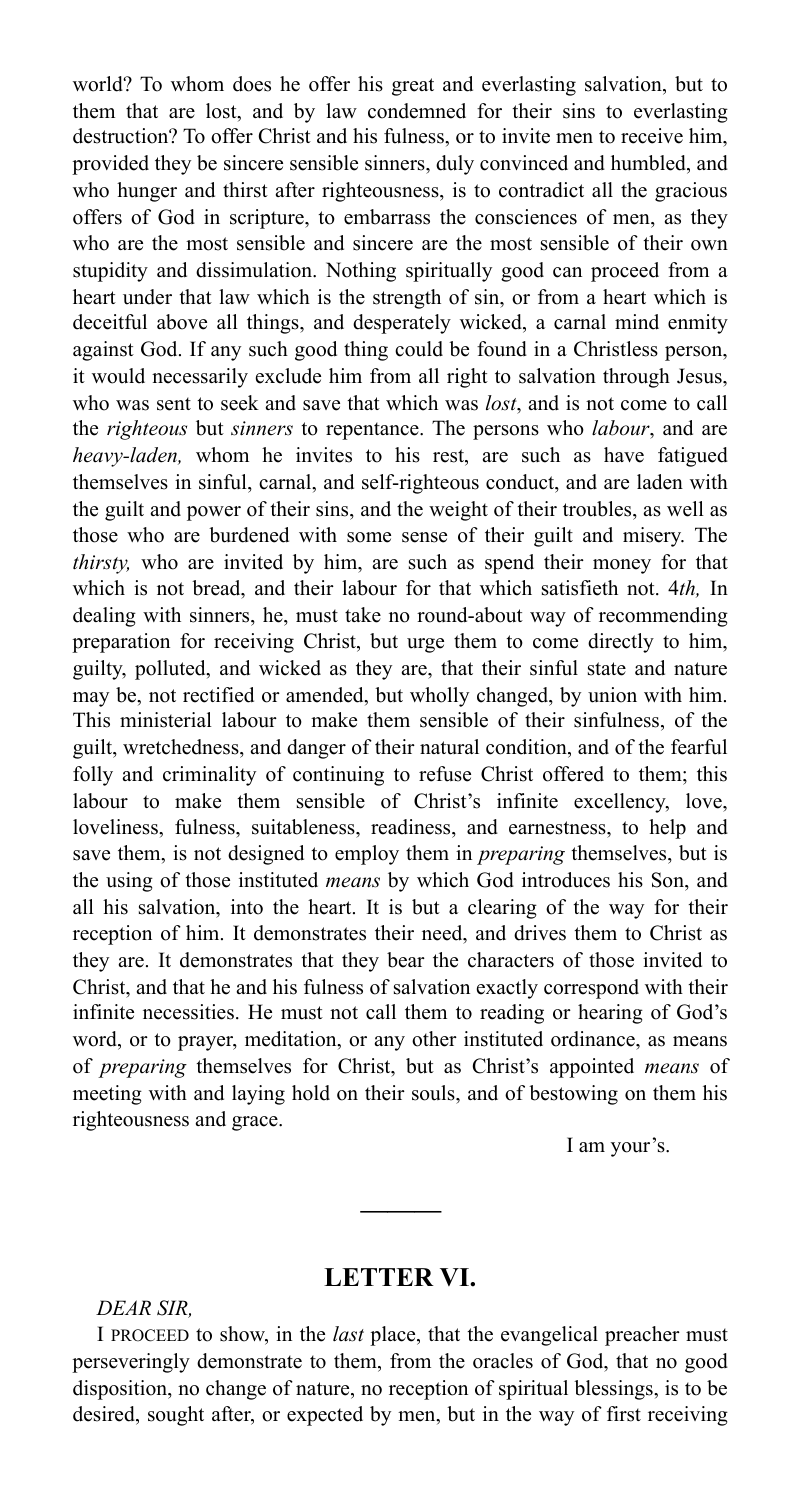Christ himself; that, by spiritual union with his person, and actual interest in his righteousness, they may be justly set free from the curse of the law, which is the strength of sin, and may be justified, adopted, and created in him unto good works.—If his hearers have been driven by the law as a covenant, and allured by the gospel, strictly so called, to receive and unite with Christ, as their Saviour, Husband, and Head, the evangelical preacher must carefully instruct, and earnestly excite them to walk in him, and worthy of him.

1. He must carefully show them, how Christ is their *supporting* and *securing* way, and only medium of their access to, and fellowship with God: and how God's holy law of the ten commandments, as a rule in his hand, in all the extent of its precepts, but without any penalty of judicial wrath here or hereafter, or any promise of happiness as the proper reward of *their* works, is their *directing* way, and the unerring and authoritative *standard* of their whole conversation.

2. He must earnestly urge them, as persons who have had their state and nature changed by union to Christ, to consider, abhor, and flee from sin, of every kind and degree, as their fearful *misery,* as their only *crime,* and in them a crime peculiarly heinous and hurtful. He must urge them to follow after righteousness and holiness in all manner of disposition and conversation; receiving it out of Christ's fulness, as their *great privilege,*  purchased with his blood, given in his promise, produced by the application of his blood, and the operation of his indwelling Spirit. He must urge them to the practice of this holiness, as their honourable and all-comprehensive *duty*, enjoined by his law, constrained to by his love, directed in by his example, performed by his assisting grace, and accepted for his sake. He must urge them to the practice of this righteousness, as their useful *business*, by which they at once honour God, profit their neighbour, and gain to themselves a present and everlasting, but absolutely gracious, reward. He must, in this view, teach and stir them up to detest, shun, and mourn over sin, as that abominable thing which is infinitely dishonourable to, and hated by, their God and Saviour, and defiling to their soul, on which his image has been mercifully renewed. He must stir them up to study to perfect holiness in heart and life, as the will of their God, as the glorious end of all his gracious purposes, precious promises, inestimable benefits, holy laws and ordinances, and diversified providences, particularly those which bear relation to the work of redemption.

3. He must, with clear evidence, insist, that no attainments possible in mens natural state, whether inward or outward, can have the true form of holiness, in them, or be obedience to the authority of God, seeing they proceed from a heart deceitful above all things, and desperately wicked, a carnal mind enmity against God, which cannot be subject to his law, but which must be unclean, the mind and conscience being defiled; and that every thing done, by even a saint, according to the remaining temper and principles of his *natural* state, is an abomination to the Lord.

4. He must insist, that as union to Christ, as of God made to us wisdom, righteousness, and sanctification, is the foundation of our renewing our state and nature, so the continuance of this union, and the fellowship with Christ dependent on it, are the immediate source of all our holiness in habit and practice. Hence we are said to walk in Christ; to be rooted and built up in him; to have Christ living in us; to have a good conversation in Christ; to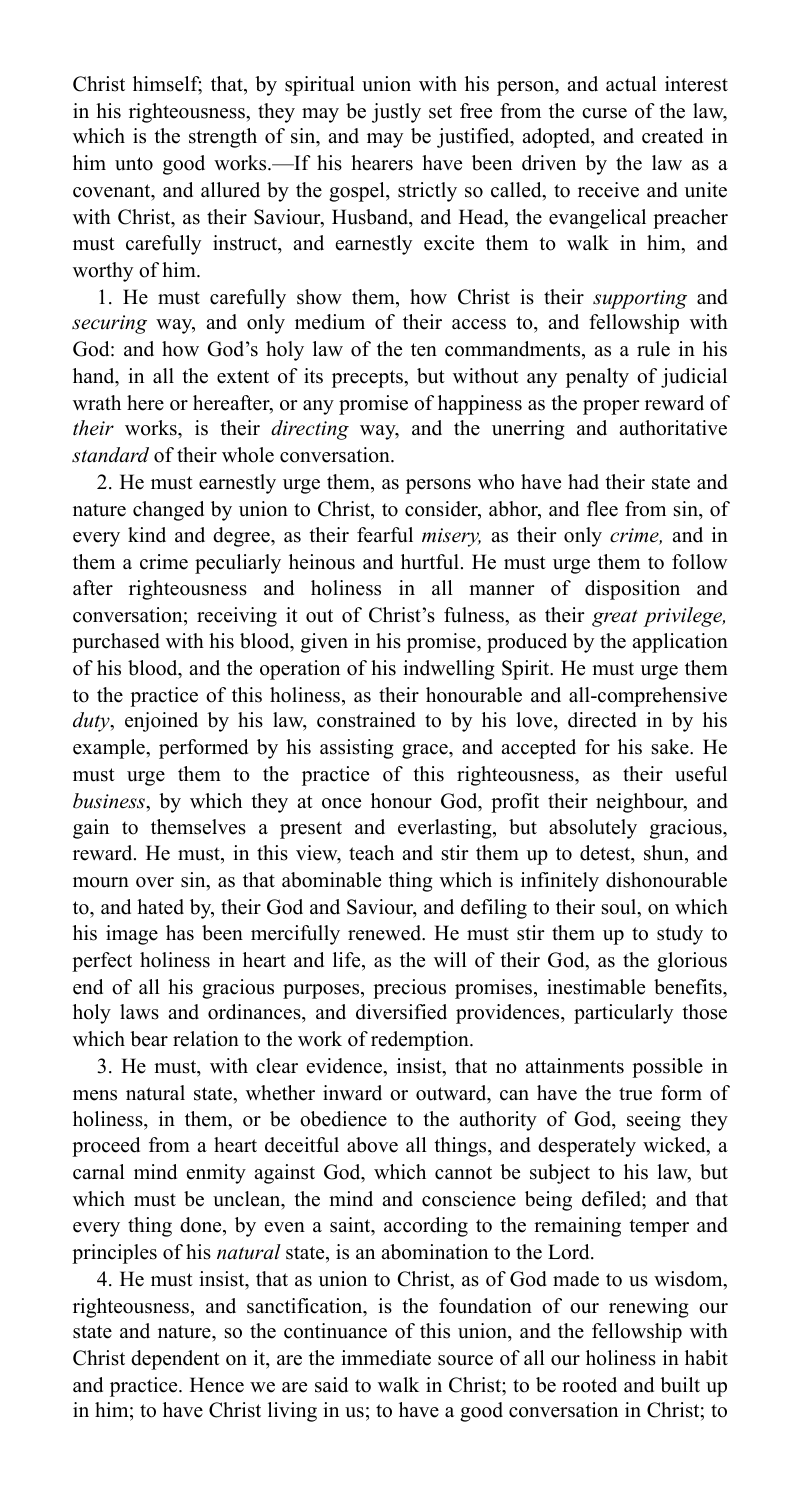be strong in the Lord, and in the power of his might; to be strengthened in him, and walk up and down in his name; to go in his strength, making mention of his righteousness; to do all things in his name; to know Christ, and the power of his resurrection; to be set free from the law of sin and death, by the Spirit of life in Christ Jesus; to be led by the Spirit, and walk after the Spirit, and through the Spirit to mortify the deeds of the body; or, in short, that, Christ dwelling in our hearts by faith, as the Lord our righteousness and strength, by his Spirit as our Sanctifier and comforter, bestows support, actuates, determines, and strengthens our new nature, for every good word and work.

5. He ought clearly to teach, how, as the curse of the law is the peculiar strength of sin in our natural state, so justification, through the righteousness of Christ, imputed to our person, and applied to our conscience, is the distinguished strength, source, and support of all our holiness of heart, or life, in our gracious state. It is not sufficient to represent the sanctifying influences of the Holy Ghost, and the gracious and holy tempers and good works produced by them, as purchased by the righteousness of Christ; but the removal of the curse of the law, which is the strength of sin; the engagement of all the divine persons and perfections by the sentence of justification, to promote holiness, as the begun eternal life, to which in that sentence they were adjudged; the immediate influence of Christ's blood in purifying our consciences from dead works to serve the living God; the constraining force of his redeeming love, when savingly discovered, believed, and felt, on our will and affections, to love him who first loved us;—these must be carefully set forth, explained, and inculcated.

6. Our begun and continued receiving of Christ's person, righteousness, and fulness, by faith, ought to be distinctly and earnestly represented as the constant and only immediate means of all gospel-holiness, repentance, love, and new obedience: hence it is said to proceed from a pure conscience, and faith unfeigned; and is called a walking by faith, a living by the faith of the Son of God, faith working by love, obedience of faith. And, according to the height of our assured persuasion of God's giving promises, and of our believing vigour in cleaving to, and receiving from, the given Saviour, will the degrees of every other grace and duty be.

7. No marks of grace ought to be given but such as can be traced up to a believing of the record which God has given of his Son, as the repository and dispenser of eternal life for us sinful men; and to our spiritual union and fellowship with him by faith.

8. In urging believers to the study of holiness in heart and life, great care ought to be taken that no motives be used which are inconsistent with their state of marriage-union to Christ, their perfect and irrevocable justification through his blood, and their infallible conservation in him. How absurd and wicked to thunder forth any liableness to damnation against those who have passed from death to life, and cannot come into condemnation; against those whose life is hid with Christ in God, and who must live because Christ lives; against those with whom God has sworn that he will never be wroth, and from whom he will never suffer his covenant of peace to be removed! How absurd and wicked, to talk to the divinely established, and immutably secured heirs of God, and joint-heirs with Christ, as if they had their title to eternal life, or their claim to the actual possession of it, to *earn* by their own good works. But the preacher must draw his motives from the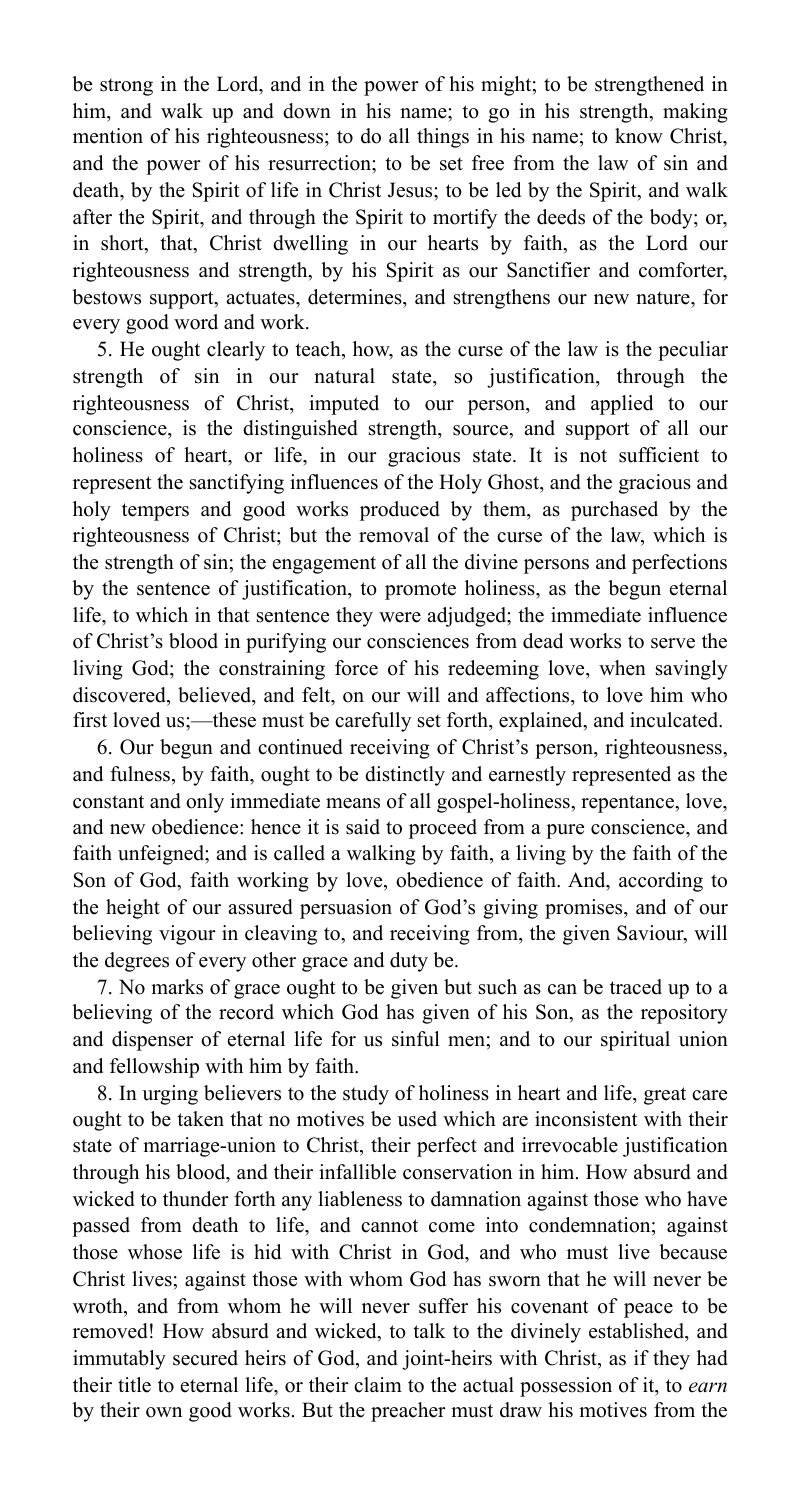offices, relations, works, and fulness of Christ; from the redeeming love and endearing example of Christ, and of his Father; from the authority of God as their God and Father; from the indwelling influence of his Spirit in their hearts; and from their own advantages or disadvantages as stated by the covenant of grace.

9. The evangelical preacher must clearly represent, that whatever reward here, or hereafter, is annexed by promise to the holiness of believers in heart and life, is freely bestowed upon them; not properly for their work, but because their persons are united to Christ, as the Lord their righteousness, in whom their holiness and comfort connectedly come to them, as equally free mercies and privileges. He must not less clearly represent, that whatever affliction believers meet with, it is a destructive punishment to their sins, but a kind chastisement, a precious blessing to their persons and nature, purchased by the righteousness of Christ their Surety, and bestowed by God in him, as their wise and loving Father.— Thus, wishing you large measures of the wisdom from above, in order to understand these gospel-mysteries,

I am yours, &c.

# **APPENDIX TO LETTERS ON GOSPEL PREACHING[.6](#page-12-0)**

<span id="page-12-1"></span>**———** 

*List of Improper Phrases sometimes used in the Pulpit.* 

1. God is reconcilable to sinners on Christ's account. *Improper*. God was reconcilable prior in order of nature to the engagements of his Son as our surety; now justice is fully satisfied, and God is actually reconciled to the salvation of guilty men. Hence in the gospel he is revealed as a God of peace, and is represented as beseeching men to be reconciled unto him, 2 Cor. v. 19.

2. God excludes none from receiving Christ, but such as exclude themselves, *Improper*. Unbelief does not exclude men from a right to receive Jesus in the gospel offer, but by rejecting that offer, unbelief prevents our *possession* of what is given. According to scripture unbelievers have an equal right or warrant to believe with the best of saints, Prov. i, 22, 23.

3. Sinners may hope in God for mercy, but they must not immediately appropriate him, *Improper*. View God as in Christ, and he is given to all who hear the gospel. I am the Lord *thy* God is the preface to a law, which every man is obliged to obey: Its first commandment binds us to know and acknowledge God, not only as the true God but as *our* God; nay, if sinners do not appropriate him, they are condemned for their refusal, Psal, lxxxi.  $8 - 12.$ 

4. Many would take Christ as a priest for salvation, who refuse him as a king, *Improper.* The salvation which those persons desire, is not the salvation of Christ, but a salvation in sin; nor is it a salvation from *him* as a

<span id="page-12-0"></span><sup>&</sup>lt;sup>[6](#page-12-1)</sup> These hints were composed by one of the Author's sons in the ministry.